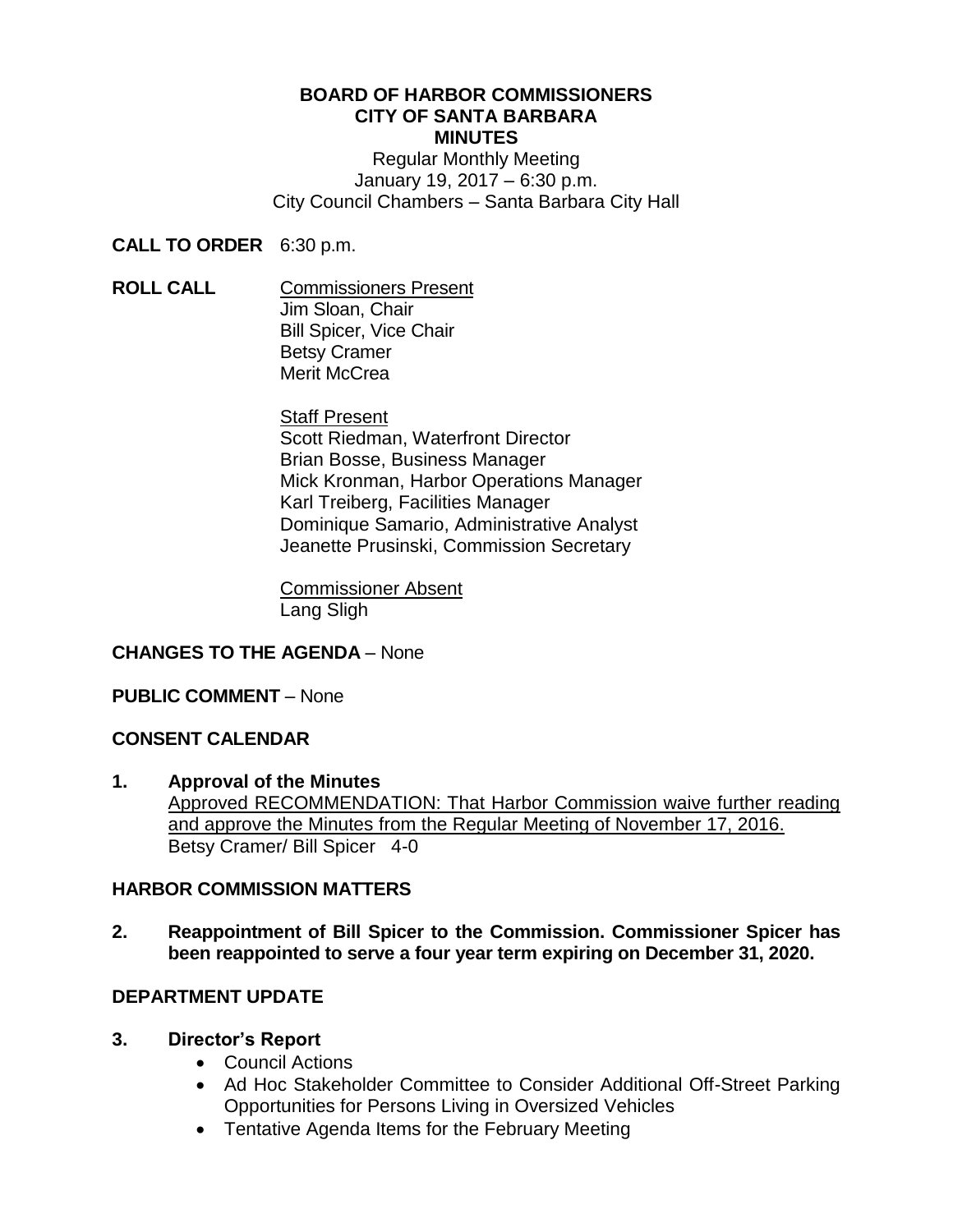Harbor Commission Minutes January 19, 2017 Page 2

### **4. Business Services Report**

- Leasing Activity
- Mid-Year Report on Slip Transfer Activity

### **5. Facilities Management Report**

- Federal Channel Dredging
- Marina One Replacement Project Phase 7 Construction

## **6. Harbor Operations Report**

- Parade of Lights Recap
- Fishermen's Listserv
	- $\checkmark$  In order to be added to our local Commercial Fishermen's email group, contact Mick Kronman at [MKronman@SantaBarbaraCA.gov.](mailto:MKronman@SantaBarbaraCA.gov)
- Safety Equipment for Fishermen
	- $\checkmark$  For Fisheries Enhancement Fund program information and safetyequipment reimbursement applications, contact Kathy Pfeifer at the County's Energy Division at 805-568-2507.
- Car Drives Off Stearns Wharf

### **NEW BUSINESS**

# **7. Cabrillo Boulevard Bridge Construction Update**

Adam Hendel, Supervising Civil Engineer with the City of Santa Barbara Public Works Department, presented the Commission with an update on the Cabrillo Boulevard Bridge Replacement Project. Benefits of replacing the 100 year old bridge include safety improvements, sidewalk and pedestrian area widening, improving the Mission Creek banks and water flow, and also improving the habitat for Steelhead Trout and Tidewater Gobies. Lanes in both directions on Cabrillo Blvd. continue to remain open during construction.

### **8. Goleta Beach Sand Re-nourishment Project**

Harbor Commission received a presentation from Dan Gira with Amec, Foster, and Wheeler, as well as Jill Van Wie, Capital Projects Manager with the County of Santa Barbara Community Services Department on the Goleta Beach Sand Renourishment Project. The City of Santa Barbara collaborated with the County of Santa Barbara, to take sand dredged from West Beach to Goleta Beach several times in the past decade. Currently, revetment is exposed at the west-end of Goleta Beach, and 6,000 cubic yards of sand from West Beach will be trucked to Goleta Beach in order to cover it.

Commissioner McCrea believes planting substrate along Goleta Beach in order to allow kelp growth would help prevent sand depletion. Karl Treiberg said BEACON (Beach Erosion Authority for Clean Oceans and Nourishment) is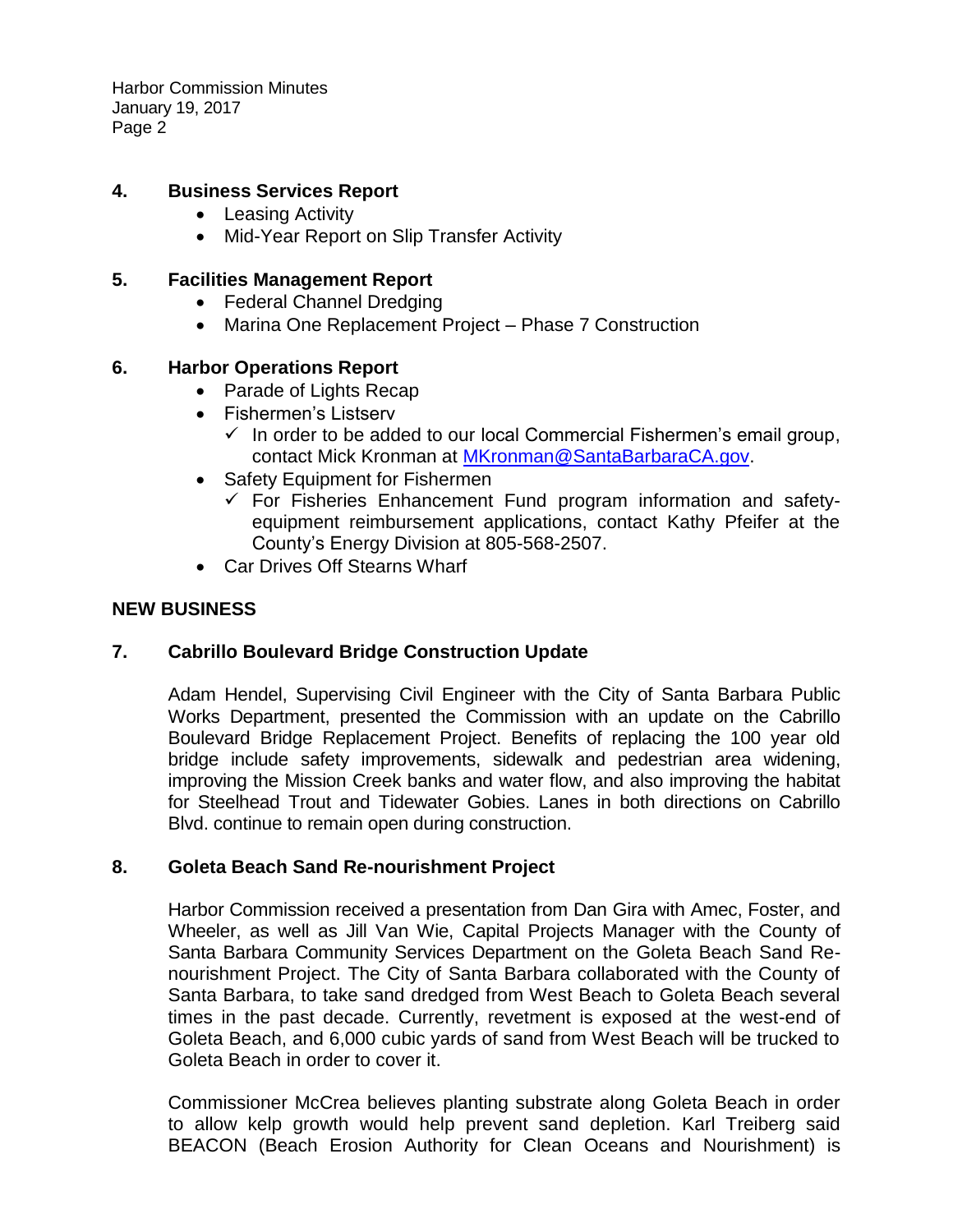Harbor Commission Minutes January 19, 2017 Page 3

> beginning to install artificial holdfast in a Kelp Anchoring Project. Mr. Treiberg will report back to the Commission on this project as it develops.

### **9. Appeal of Slip Permit Termination for Slip 3-A-015, Mr. Jerome Betts**

Recommendation: That the Harbor Commission consider an appeal of a slip permit termination for Mr. Jerome Betts at slip 3-A-015 in Santa Barbara Harbor; and take action to either:

- A. Uphold the termination; or
- B. Uphold Mr. Betts' appeal.

Brian Bosse presented Jerome Betts' slip permit termination for slip 3A015. Mr. Betts did not pay his slip rent and liveaboard fee since October 2016. His account was subsequently terminated effective December 6 and has been accruing a visitor rental fee since then. Mr. Betts' balance due as of January 13 is \$3,542.56, which includes slip rent, liveaboard fees, as well as visitor rental fees.

Speaker:

 Jerome Betts, Slip Permittee and Liveaboard at slip 3A015, says he is working with Commercial Fishermen and is not paid promptly. He says he can pay his balance due for slip rent and liveaboard fees next week but cannot pay the visitor fees. He says he cannot get work elsewhere because he is signed up to work with a fisherman for the season.

Motion failed on B due to a tie: Uphold Mr. Betts' appeal Betsy Cramer/ Merit McCrea 2-2 No: Jim Sloan and Bill Spicer

Commissioners further discussed Mr. Betts' payment history and the ability to pay his full rent on a monthly basis. Commissioners empathized with Mr. Betts' financial challenges and discussed the possibility of Mr. Betts selling his boat in order to recoup some money to pay his bills. Mr. Betts said he could wait until the summer, then possibly live on another boat. Commissioner Cramer advocated a possible 6 month grace period.

Approved A: Uphold the termination Bill Spicer/ Jim Sloan 2-1 No: Betsy Cramer Abstain: Merit McCrea

### **10. Proposed Lease Agreement with Santa Barbara Fish Market**

Approved RECOMMENDATION: That Harbor Commission review and recommend City Council approval of a five-year lease agreement with two, five-year options with Santa Barbara Fish Market, Inc., at an average initial base rent of \$3,262.75